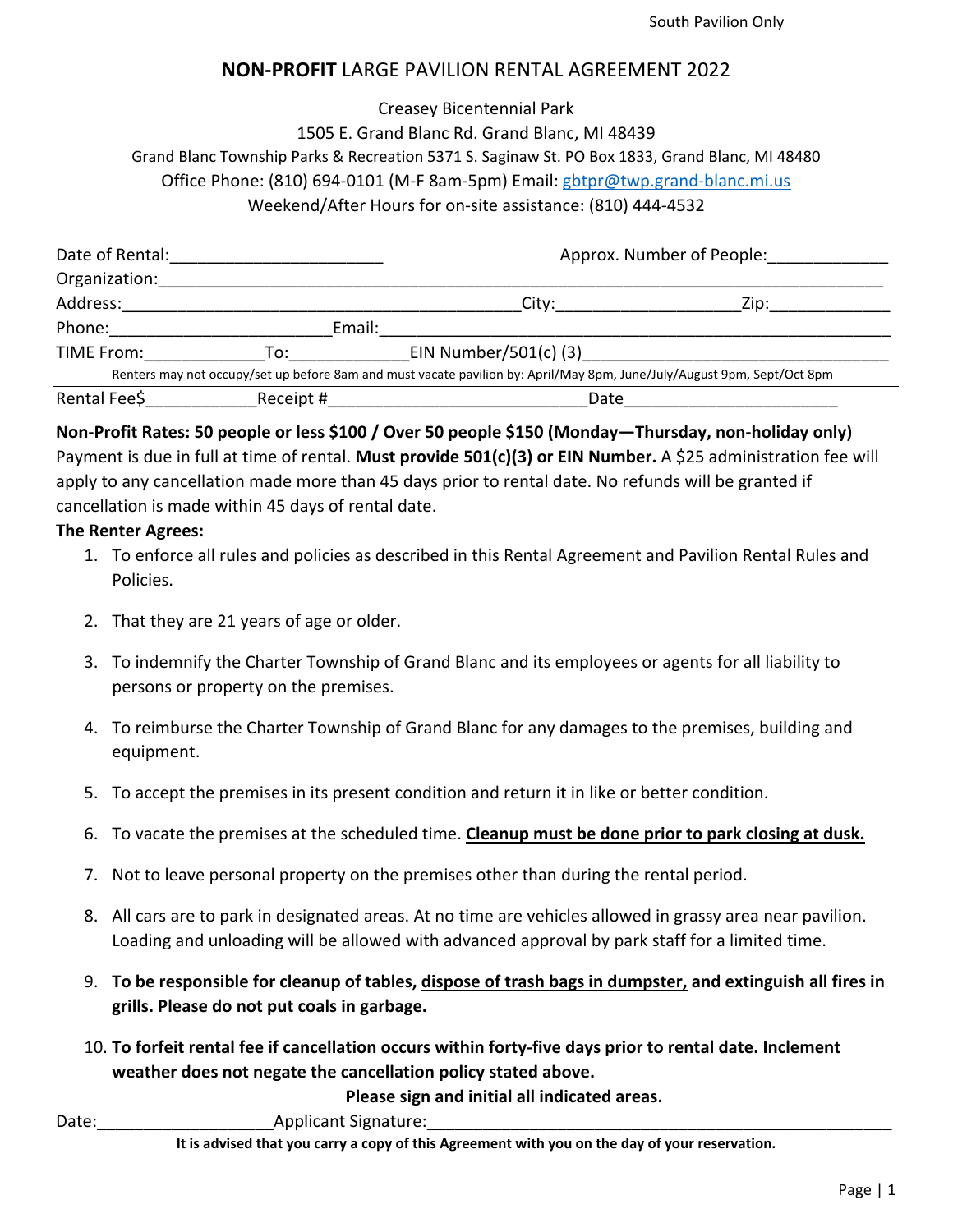## **PAVILION RENTAL AGREEMENT (If alcohol will be served)**

Between the Charter Township of Grand Blanc Parks and Recreation and

(print your first & last name)

regarding the rental for personal use of a Large Pavilion at Creasey Bicentennial Park.

- A. When alcoholic beverages are served, the renter shall provide a copy of homeowner's insurance certificate naming the Charter Township of Grand Blanc as an additional insured. Renter agrees that alcoholic beverages may only be consumed by persons over the age of 21.
- B. The Charter Township of Grand Blanc shall not be liable for any personal injury or property damage occurring on the premises or to any persons therein and renter agrees to indemnify and hold harmless the Charter Township of Grand Blanc, its employees and agents from any loss or claims arising from the rental of Township property or the use of Creasey Bicentennial Park.
- C. Renter shall be responsible for any repairs or replacement of the premises or property thereon necessitated by any damages caused.
- D. The Charter Township of Grand Blanc shall not be liable in any manner for any loss, injury, or damage incurred by lessee from acts of theft, burglary, or vandalism committed by either identified or unidentified persons.
- E. Alcoholic beverages must be contained to the immediate pavilion area. Alcohol cannot be sold on the premises and may be served only to persons over the age of 21.

Lessee Signature Today's Date\_\_\_\_\_\_\_\_\_\_\_\_\_\_\_\_\_\_\_\_\_\_

INITIAL HERE IF ALCOHOL WILL NOT BE SERVED\_\_\_\_\_\_\_\_\_\_